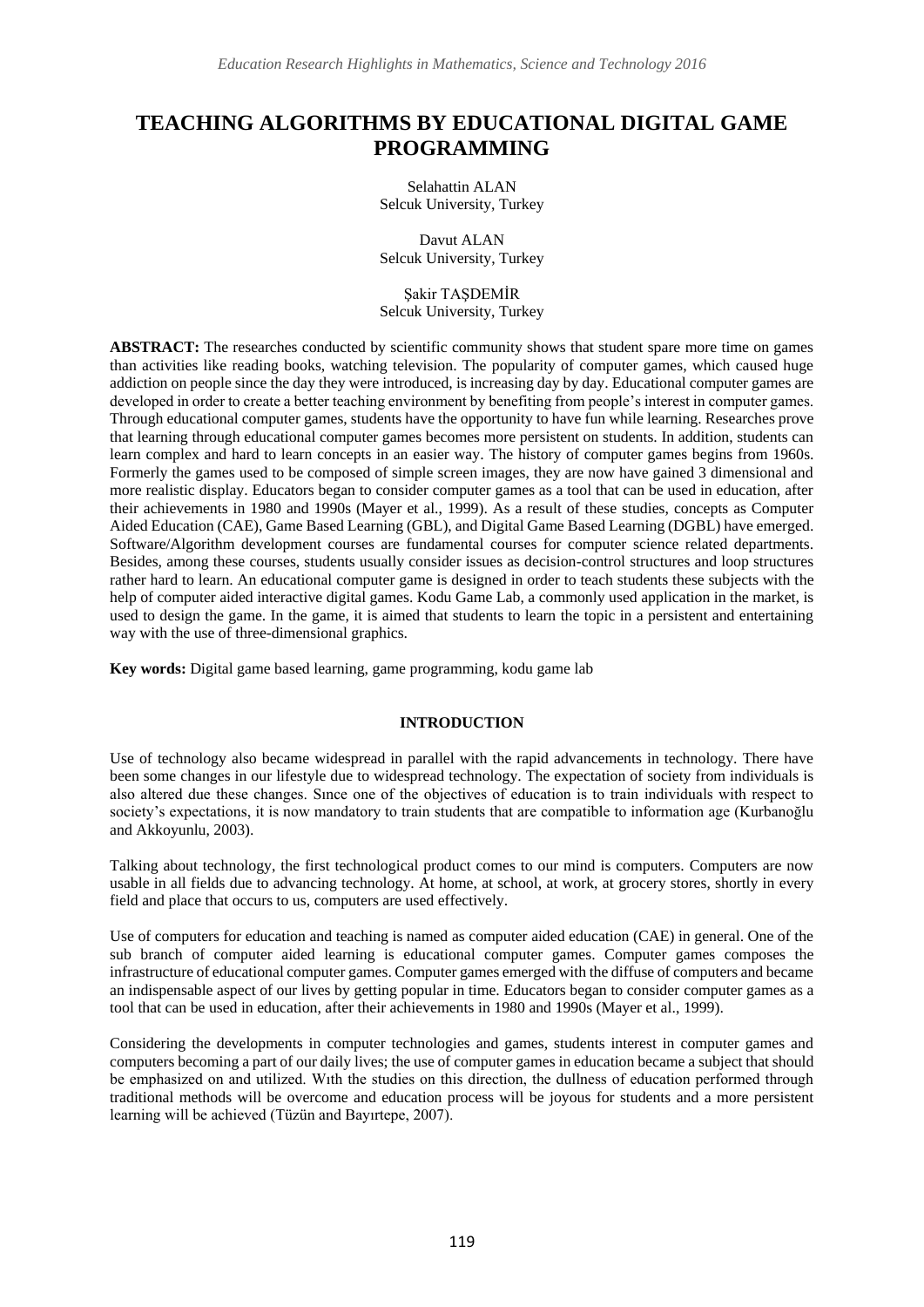#### **Computer Games**

#### *What is a Computer Game?*

In simple, computer games are a kind of software that are used via computers and played for entertainment purposes. Computer games may be defined through various technical terms. The most fundamental of these definitions is the definition goes as; computer game is an electronic interaction process where player sends electronic commands through user interface in order to get visual responses through a screen (Smed and Hokenen, 2003).

#### *What is Digital Game Based Learning?*

The use of electronic devices such as computers, tablet computers, smart devices in the education and training process that allows students to recognize their insufficiencies and performance, get control of their learning through feedbacks; be more involved in courses with the help of graphics, sounds, animations and images by means of interaction may be shortly defined as Digital Game Based Learning.

#### *History of Computer Games*

History of computer games goes back to 1960s. Computer games made a great progress since those dates to this date and now became an indispensable aspect of our day. Originally the game used to be composed of a simple screen image, it now converted to three dimensional (3D) more realistic structure.

## *History of Computer Games in The World*

When mentioning computers games, the first name appears in minds is William Higinbotham. William Higinbotham formed the basis of computer games by developing a simple tennis simulation in 1960. Later in 1961, Steve Russell, Martin Graetz and Alan Kotok developed another game. This game is Spacewar, a space war game having two players option and a feature that allows players to launch torpedoes.



**Figure 1.** An Image from spacewar game

In 1970, Computer Space game is launched to the market by Bushnell. Busnell transformed the game into a console application what works with token by adding a few features (Uysal, 2005).



**Figure 2.** Computer space game console

In 1975, with collaboration of Aclorn and Bushnell a brand-new step is taken in gaming world with the development of Home Pong which is a different version of pong game, a game which can be set up on televisions by a connection through antenna input.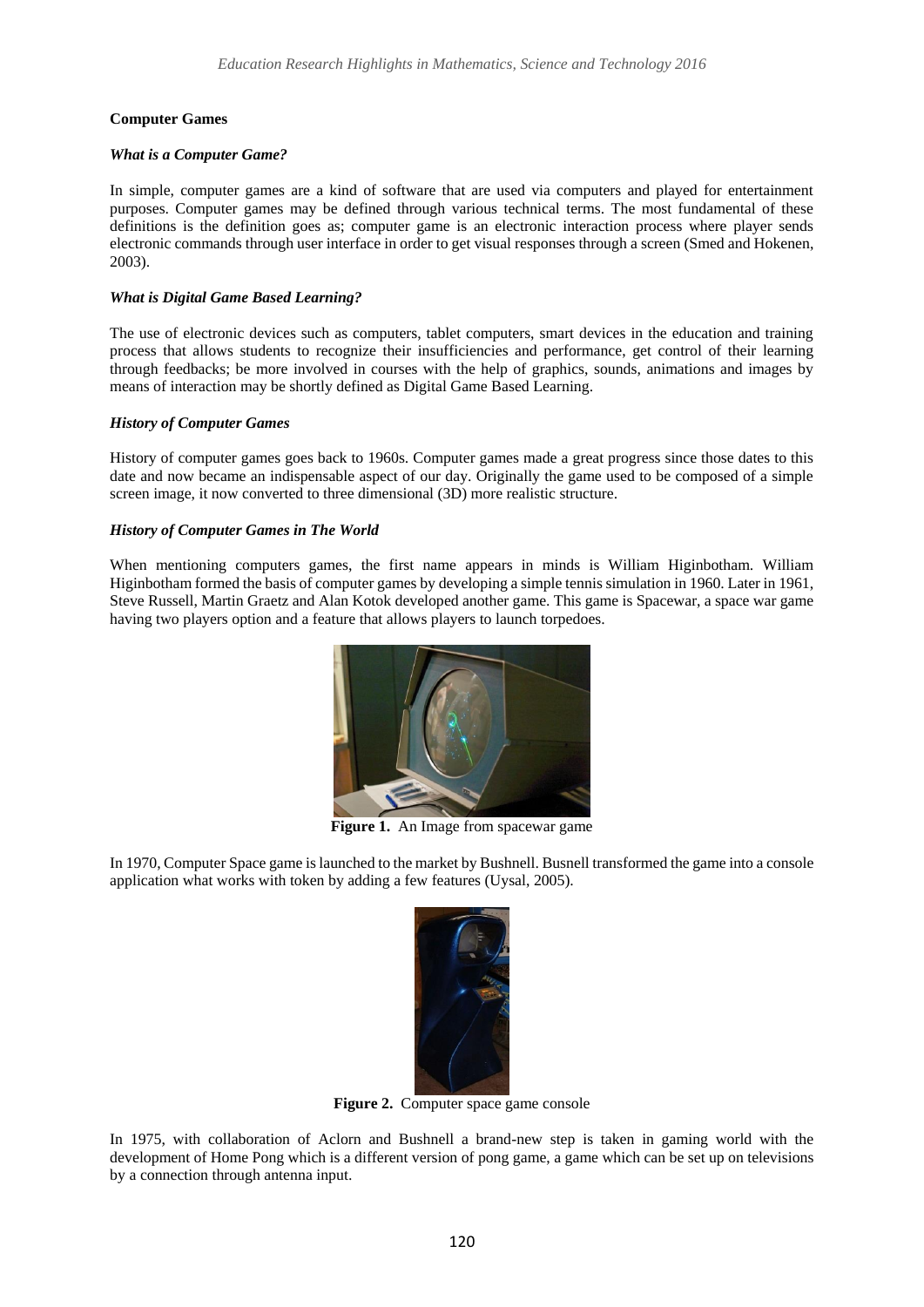

**Figure 3.** Home pong game console

In 1980 a new era in computer world is created with the launch of Pacman by Japanese gaming company Namco. Users completely managed their character's features in this game. Besides, Nintendo Company made a solid ground for itself with the launch of the game Donkey Kong. With the hype of arcade games that emerged in 1980s, young people spent over a billion dollars to play these games.

Gaming sector gained pace with the release of Commodore 64 computers with a price tag of approximately \$600 in 1982. New steps were taken in gaming sector with the game Tetris that has been developed by Alexey Pazhitnow in 1985. Tetris game won great recognition with its basic graphics.

In 1989 Nintendo Company released mobile gaming console Gameboy. A cutting-edge era in gaming world has begun with Gameboy. Gameboy Company sold about 115 million Gameboy in 12 years. With the game, Mario Bros 3 that has been offered in Gameboy console a brand-new hype has begun with the rush of Mario Bros 3.



**Figure 4.** Game boy gaming console

After 1990s gaming sector accelerated. Lots of companies rapidly began launching their gaming consoles or games. Wolfenstein in 1993, Doom in 1994 and Quake in 1996 are released to the market as the best games of their period (Yılmaz, 2004).

In 1998, Half Life game that stormed through the world has been released. This game was a movie adaptation and gained the favor of various crowds.

Year 2000 became a great milestone for gaming sector. Quite new steps were taken for gamers with consecutive announcements of gaming consoles. Sony (Playstation), Nintendo (Gameboy Advanced), Microsoft (Xbox) companies created a great wave of excitement with their new console application releases. With the release of Sims game in 2003, a great step was taken for simulation games.

Gaming sector then became a market where great revenues are made. The improvement that took place from simple games of early periods to 3 dimensional games of today cannot be negated. Today various companies and people compete each other to obtain a place in this sector.

# *History of Computer Games in Turkey*

Turkey first met electronic games in 1980s. Turkey became acquainted with gaming sector through Atari that was quite popular those days. Also, lots of our citizens met Commodore 64 computer towards the middle of that period. By this means, games came into our houses from Atari saloons ever after.

In 1990s, the newly emerging Internet cafes made young people who want to play games come together. With the penetration of other console applications to Turkey, many of our young people began gaming on various platforms.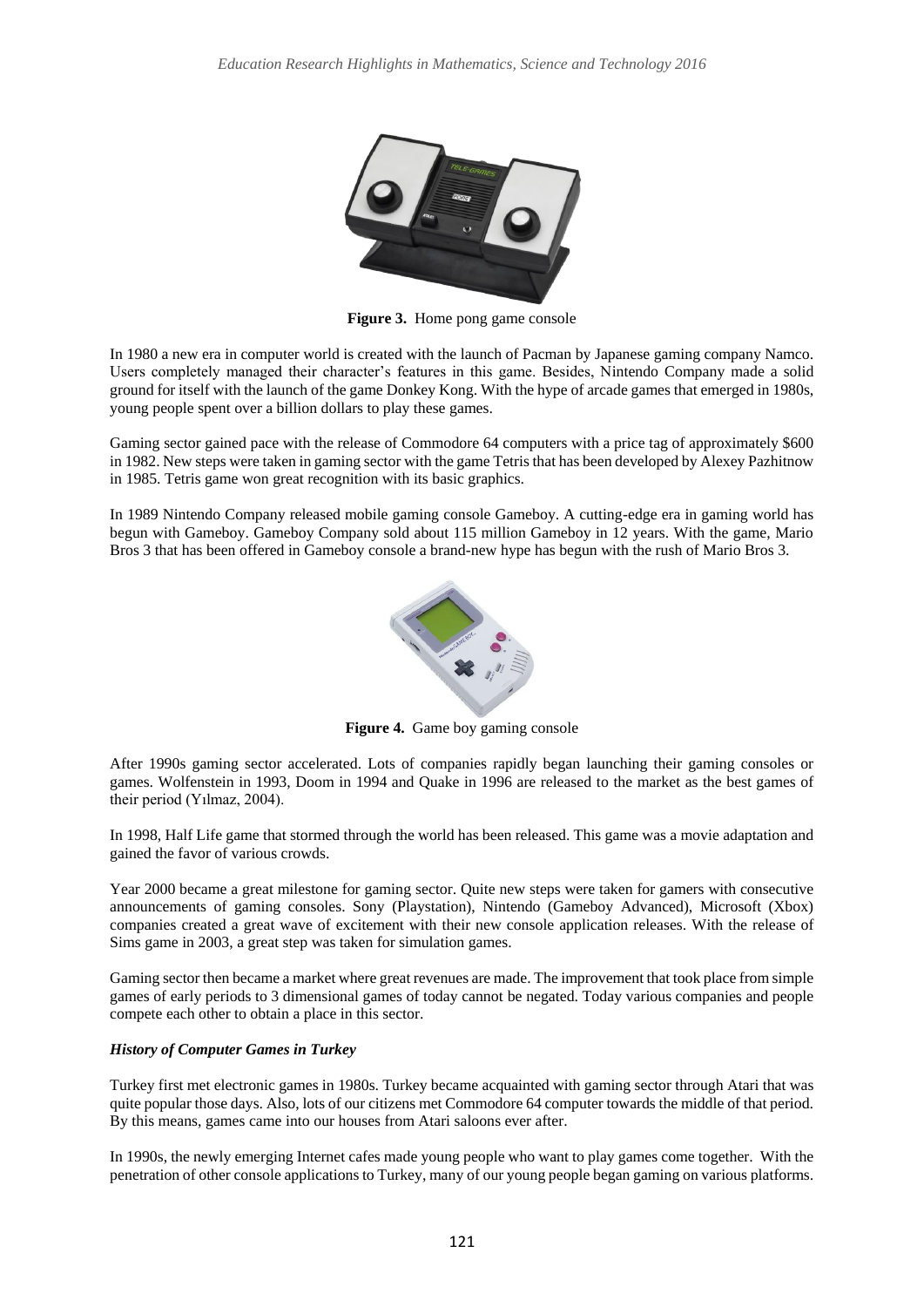However, advancement in terms of game development took place rather slowly in Turkey. Although it is not known by users all around the world, some advancement took place in our country.

Keloğlan game that was released in 1989 by Byte Computer were played on Commodore 64 computers. As for year 1992, a game named Hançer narrating the foundation of Ottoman Empire was released. In 1995, the game named "Legends of Istanbul: Tulip Warriors" was released.

Mevlüt Dinç, one of the popular names among Turkish game producers moved to Turkey in 2000 and proceeded his works here. His latest game named Dual Blades is among the unforgettable games of game boy fans. Today many people can develop basic level games. Considering today's technology and advancements of games, gaming sector is a business that is costly but profitable as well.

#### **Degign Tools Used for Educational Games**

## *Adobe Flash*

Educational software, games, simulations, animations can be developed using Adobe Flash software. Adobe Flash is suitable for developing software for various platforms. It is favored by many people for its 2D and 3D support for users. We may develop very good applications on education using Adobe Flash that have been even more strengthened by Action Script 3.0 programming language.



**Figure 5.** Adobe Flash CC screen

# *Unity 3D*

Unity 3D is one of the most favored softwares. Games and animations that are compatible with various platforms may be created using Unity 3D. Especially 3D users mostly prefer it. It offers its users many advantages thanks to its powerful engine and physical attributes. We may develop various educational software easily using powerful features of Unity.



**Figure 6.** Unity 3D screen

*Scratch*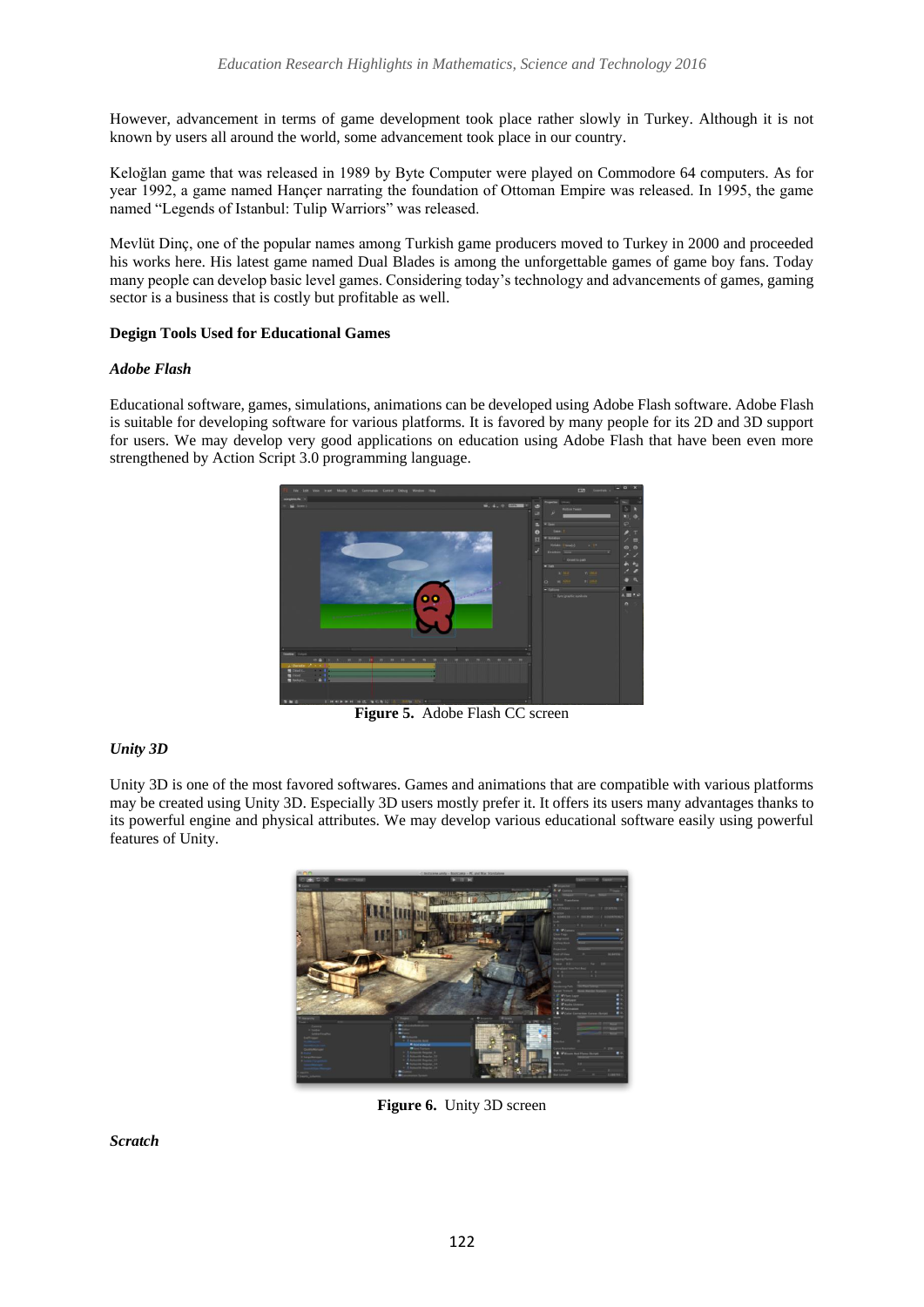It is a web-based programming language that has been developed by Massachusetts Institute of Technology (MIT). It is the most favored software by especially elementary and secondary school students. Because this software allows users to develop new softwares without requiring any software skills. Coding in Scratch is performed using blocks. Users add the predefined blocks in its library into each other to complete the programming. Using Scratch which is also supported by Ministry of Education, we may develop especially 2 dimensional applications easily and rapidly.



**Figure 7.** Scratch screen

#### *Kodu Game Lab*

It is a software developed by Microsoft. Computer and Xbox games may be developed using this software. Its primary objective is to teach programming while playing games. We may design entertaining and instructional games using this software which allows people that does not even have any coding skill to develop games. In this software games are designed using if conditions. Users apply if conditions to specific characters and attributes to design games. It is especially used in foreign countries to teach the logic of software development to kids in elementary schools.



**Figure 8.** Kodu Game Lab Application screen

#### **Literature Review on Educational Games**

Kaplan (2004) designed an educational computer game that may be used for instructional purposes in his thesis. Using this game model which is similar to Quest Atlantis educational game, it is aimed to teach kids in an entertaining way.

Tollefsrud (2006) proposed an editor software to develop educational games in his thesis. This editor software aims to teach students topics like mathematics, physics, and chemistry in an easy way.

Bruhn (2007) researched the effects of learning through simulation games on student success in his master's thesis. In his study, he lectured some topics to students using simulation games that are developed for educational purposes and investigated the effect of these games on students' learning skills.

Allen (2007) designed an educational game that is built on  $4<sup>th</sup>$  grade mathematics syllabus in his thesis. Using this online game that is built as a MMORPG genre, students learned mathematics in an entertaining way.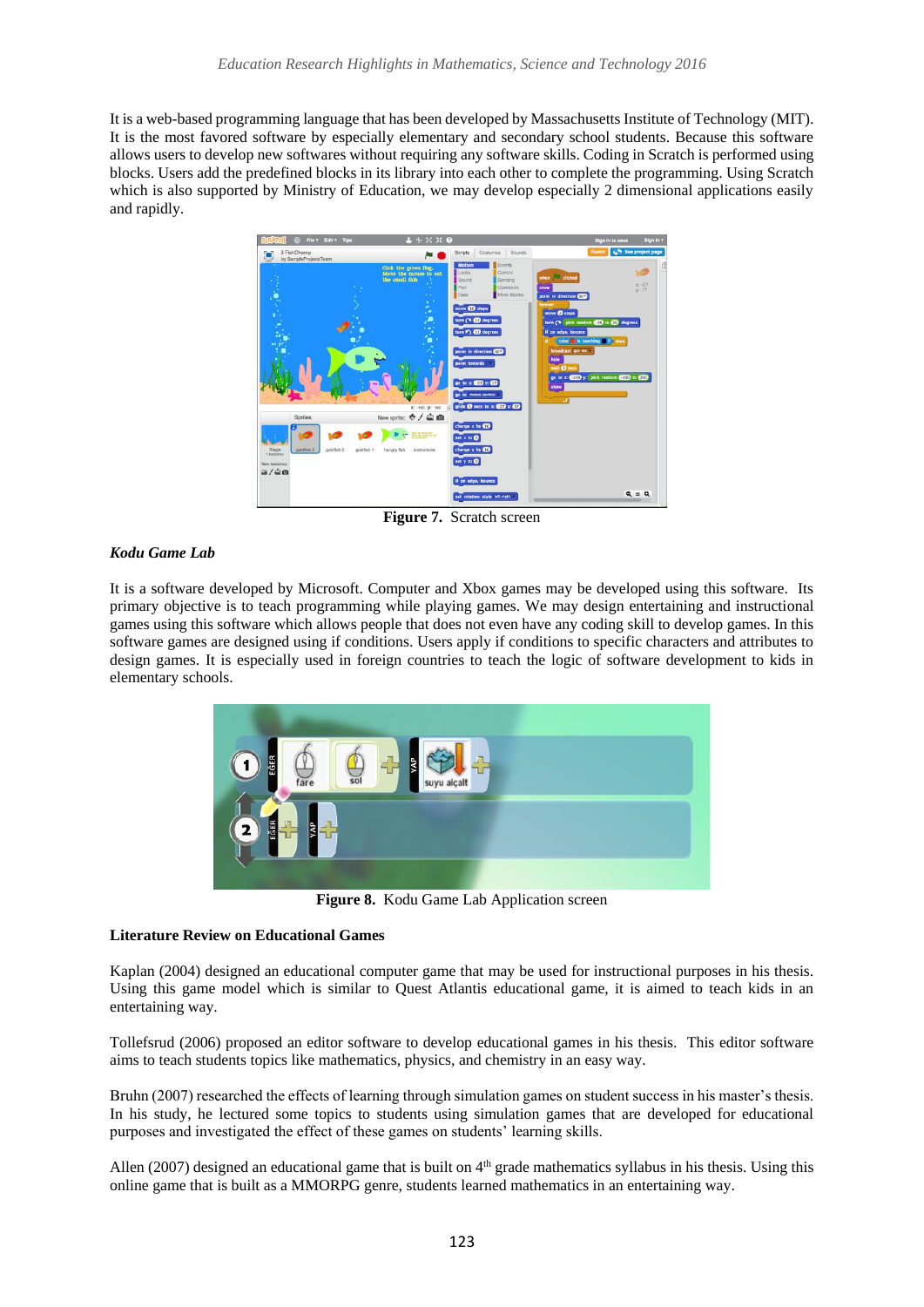Hangül et al. (2008) developed a mobile game that is used to illustrate the physics topic of projectile motion using three dimensional graphic technologies in their published article.

Gökdal (2008) designed an educational game for instructing engineering faculty students in his master's thesis. Designed game aims subjects to be learned very well by lecturing the courses taken by engineering faculty students using computer games.

Doğusoy and İnal (2009) published an article analyzing multiplayer computer games and their contribution to learning environment.

Ünal and Bay (2009) published an article attempting to execute computer aided teaching of Java programming language using the game they designed.

Güneş (2010) designed an educational game in MMORPG genre using Elektrogame and The Mana World in his thesis study. He contributed to elementary school  $4<sup>th</sup>$  grade students' informatics course with the game he designed.

Fırat (2011) taught mathematics concepts to students by using the computer games he designed with animation software Flash in his thesis study. He confirmed the positive contributions of educational games to students in his study.

Akgün et al. (2011) published an article developing a new educational design model by examining the literature of design models used for educational game design process.

Genç and Karakuş (2011) published an article examining the convenience introduced by designing games using Scratch that is used to design educational games and its effect on students' opinion.

Gürbulak (2013) wrote a thesis on teaching pre-school kids the concept of colors using educational software developed by himself. He prepared an educational game that has a rich visual quality using animation software Flash. Thus, he mentioned how positively computer aided education contributes.

Aslan (2014) taught elementary school mathematics subject of probability questions by the educational game designed using Scratch software in his master's thesis. The students well comprehended probability problems with the help of this game. It is also observed that the attention of students has increased that are having fun while learning increases.

Yechshzhanova (2014) developed an educational game to help vocational high school students understand geometry course better in her master's thesis. She provided a better understanding of geometry course subjects to students especially with the help of effective utilization of 3 dimensional objects in the game she developed using Unity 3D software.

Demirtaş and Aslan (2015) studied the effect of game aided teaching to student success on instructing 5<sup>th</sup> grade course, acquisition of basic geometrical terms and drawing, in their article study.

#### **Educational Digital Game Based Model Implementation**

In this section, a simple game is designed using Kodu Game Lab software. The aim of this design is to teach students the "for loop" concept, which is one of the fundamentals of programming courses, hard to be comprehended by students and its mechanics is often confused in a simple manner. Our objective in the game that is developed simple enough to be understood by secondary school level vocational high school and upper secondary education students is to make them understand operating logic of two nested for loops.

When logged into the game, the robot character named Bilgin welcomes us. It is one of the main robot characters of the game that will assist us with annotations through the game.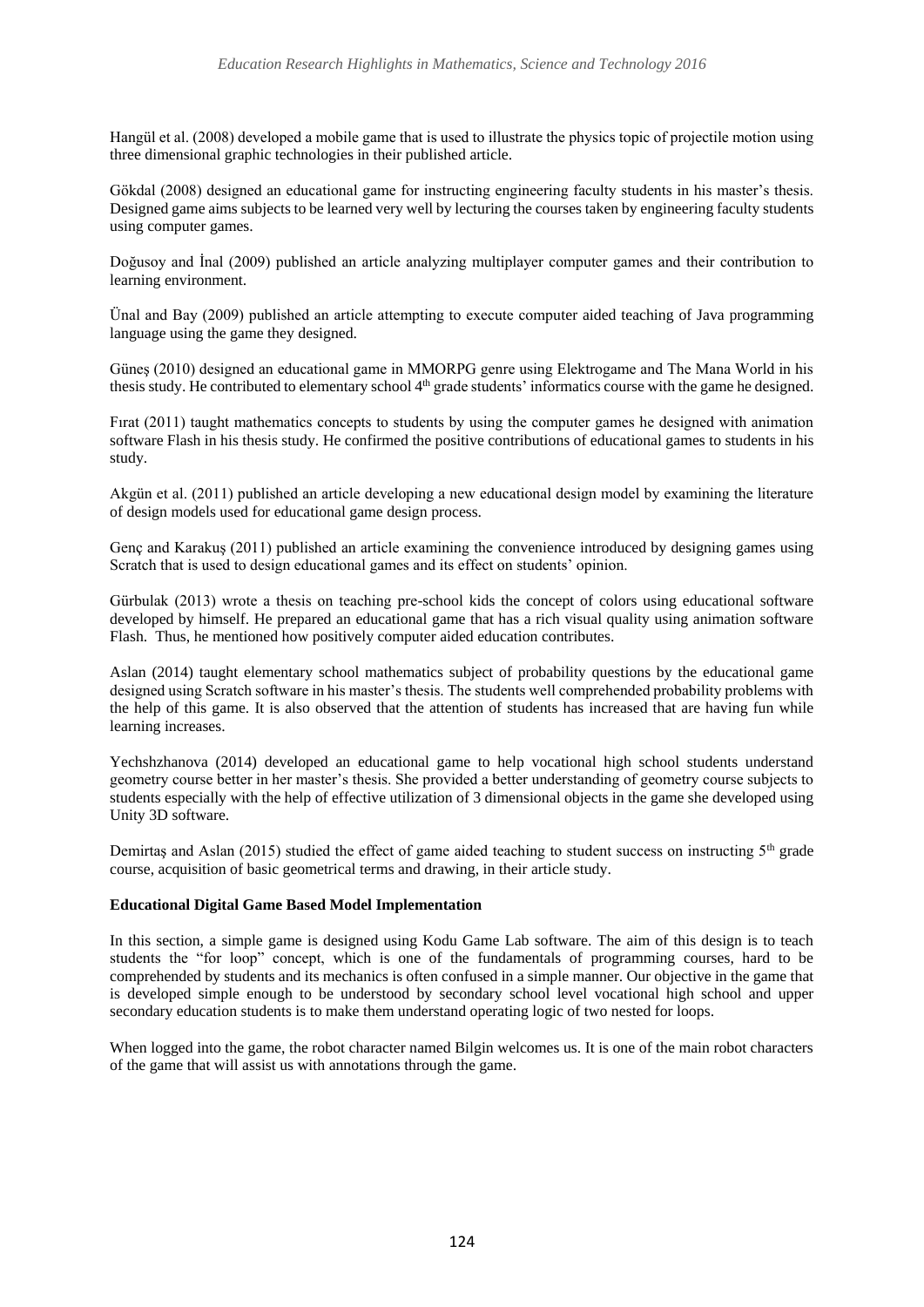

**Figure 9.** The reception screen of the game

After the reception screen, the game begins once our character is directed to the castle using direction arrows of keyboard. Bilgin gives us information on for loop and its implementation before the game commences.



**Figure 10.** The moment of reaching the castle

| Kodu Oyun Laboratuan (1.4.54.0, General) |                                                                                                                                    |  |
|------------------------------------------|------------------------------------------------------------------------------------------------------------------------------------|--|
| pause Devam Et                           |                                                                                                                                    |  |
|                                          |                                                                                                                                    |  |
|                                          | Bir döngü yapısının içine başka bir döngü yapısının yerleştirilmesiyle elde edilen<br>yapıya İÇ İÇE DÖNGÜ(Nested Loop) adı verilir |  |
|                                          | Bugün sizlere iç içe iki for döngüsünü anlatacağım.                                                                                |  |
|                                          | for (y=1; y<=2; y++) **** DIŞ DÖNGÜ (2 kere çalışacak)**********                                                                   |  |
|                                          | for (k=1; k<=3; k++) ****ic DÖNGÜ (3 kere calışacak)**************                                                                 |  |
|                                          |                                                                                                                                    |  |
|                                          | Devam Et                                                                                                                           |  |
|                                          |                                                                                                                                    |  |
|                                          | Oyun durakladı, devam etmeklçin pause tuşuna bas.                                                                                  |  |

Figure 11. For loop information display

After going through the information display, two robocycles and two tracks will appear on our screen. These tracks represent our outer and inner for loops. The track displayed in green represents our outer loop while the track displayed in orange represents our inner loop.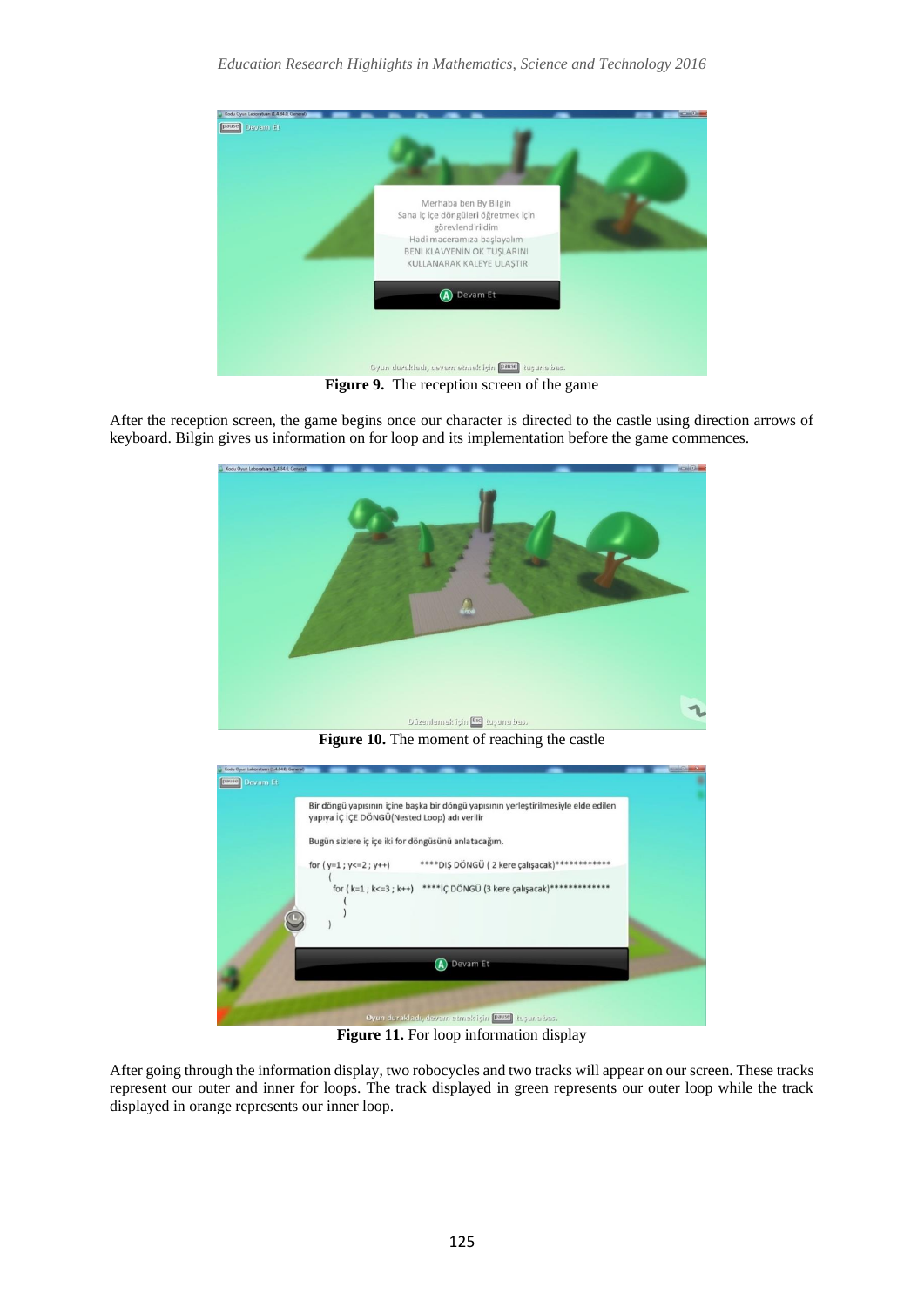

**Figure 12.** Game screen

Whenever the robocycle on the green track completes one round, the green counter on the top right corner of the screen increments by one. After green robocycle completes its round, Bilgin robot re-brief us again.



Figure 13. Outer loop information display

Green robocycle completing its first round indicates the first step of our outer cycle done its work. After the green robocycle stops, now our orange robocycle will begin moving and complete 3 rounds on its own track. Namely, our inner loop will function three times. The counter of our inner loop which is again on the top right corner of the screen will increment by one at the end of each round and when the counter hits 3, orange robocycle will stop.



**Figure 14.** Inner loop information display

Inner robocycle will stop after completing three rounds and the green robocycle representing outer loop will once again begin its movement on its own track. Once the loop is completed, the counter representing outer loop will increment to two and green robot will stop again.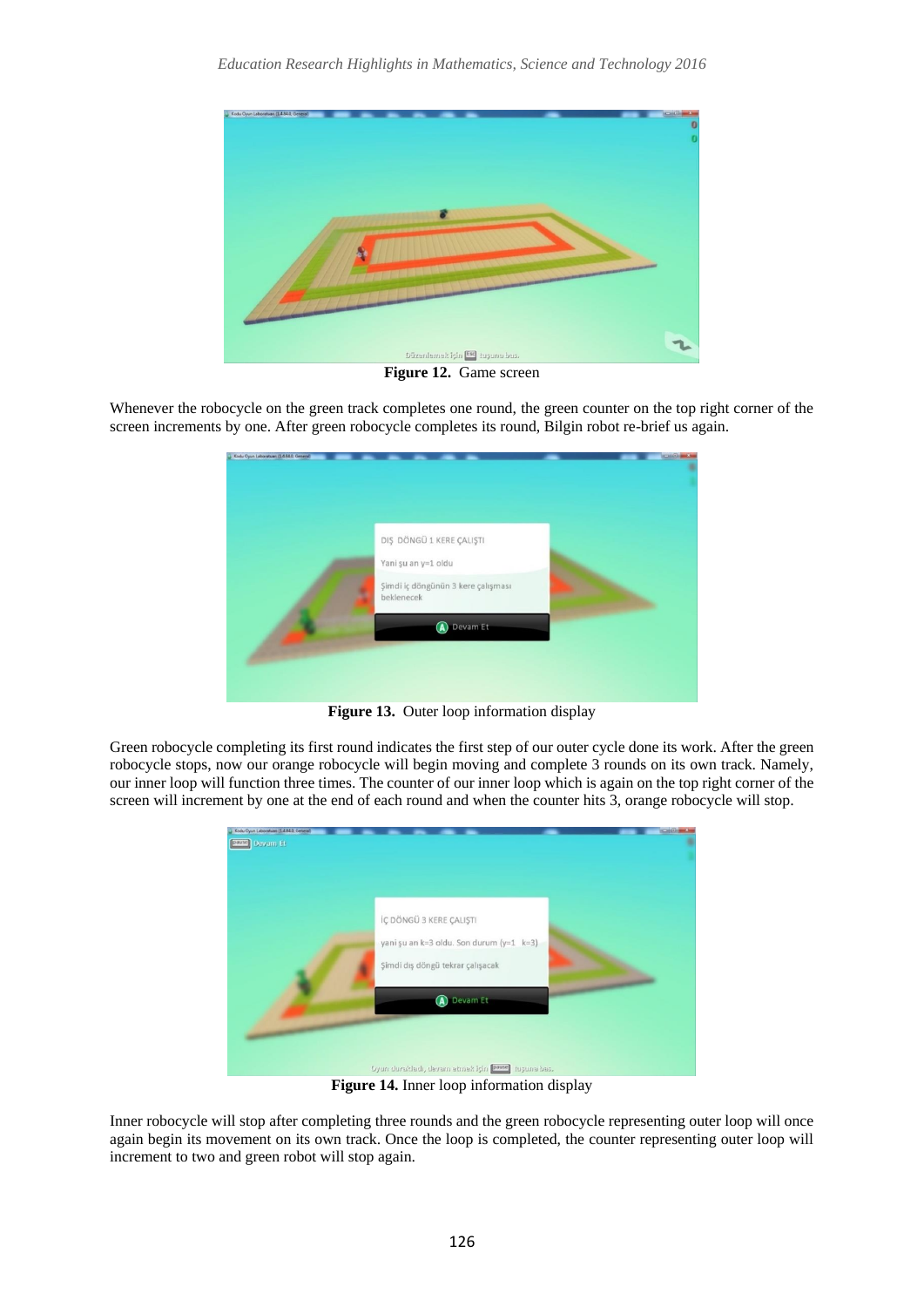

**Figure 15.** Outer loop information display 2

As soon as green robocycle stops, the orange robocycle representing inner loop will begin moving for the second time and complete its movement after taking three rounds. After completion of the rounds, our robot named Bilgin will step in again and will give brief information on processes conducted.

| Kodu Oyun Laboratuan (1.4.84.0, General)                                                                        | $\frac{1}{2}$ |
|-----------------------------------------------------------------------------------------------------------------|---------------|
| pause Devam Et                                                                                                  |               |
|                                                                                                                 |               |
| İÇ DÖNGÜ İKİNCİ KEZ 3 TUR ÇALIŞTI                                                                               |               |
| Şu an k=3 oldu. (Son durum y=2 k=3)<br>Döngülerimiz tamamlanmış oldu. Özet olarak söylemem gerekirse şu şekilde |               |
| çalıştı döngülerimiz.                                                                                           |               |
| $y=1$<br>$k=1$ $k=2$ $k=3$<br>$y=2$<br>$k=1$ $k=2$ $k=3$                                                        |               |
| Devam Et                                                                                                        |               |
|                                                                                                                 |               |
| Oyun durakladı, devam etmek için pause tuşuna bas.                                                              |               |
| Figure 16. Summary screen                                                                                       |               |

Finally, our robot will thank us and thus the game will be completed.

| Kodu Oyun Laboratuan (1.4.840, General) |                                                               | <b>SCHOOL</b> |
|-----------------------------------------|---------------------------------------------------------------|---------------|
|                                         | TEBRİKLER<br>İÇ İÇE DÖNGÜLER EĞİTİMİNİ BAŞARIYLA TAMAMLADINIZ |               |
|                                         | ÖRNEK ÇALIŞMALAR YAPARAK KENDİNİZİ GELİŞTİRMEYİ UNUTMAYINIZ   |               |
|                                         | Devam Et                                                      |               |
|                                         |                                                               |               |

**Figure 17.** Game ending screen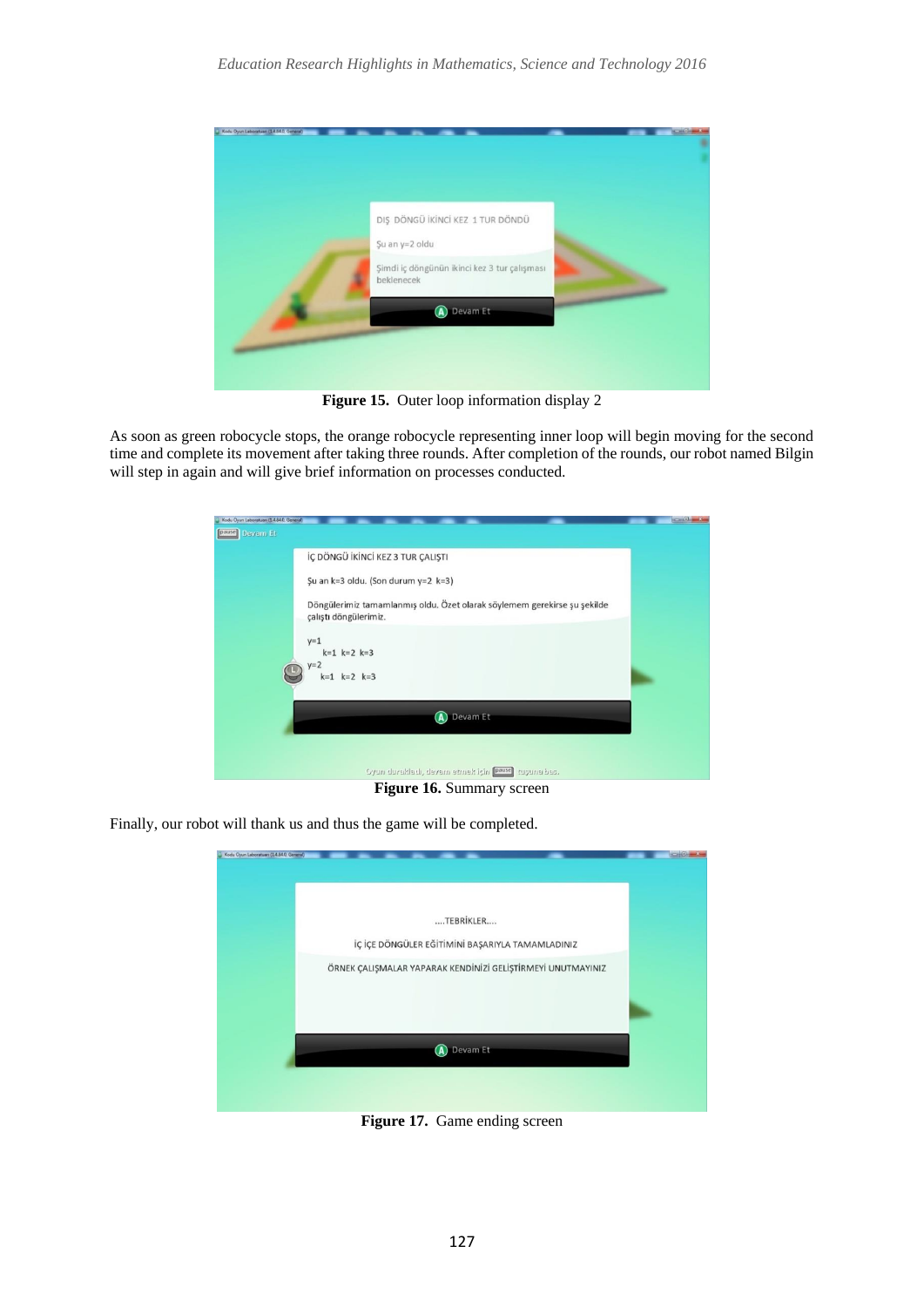With this designed game, visual illustration of the For-loop subject to students is intended. Its objective is to make students comprehend the subject better. The students will learn nested for loop concept in an entertaining way while playing a game.

#### **CONCLUSION AND RECOMMENDATIONS**

Researches show that in terms of education, successful and efficient results in students' academic achievement and development of positive attitude against courses among students are accomplished by game aided education. As a result of the point that technology reached these days, there is always a computer or smart phone with us, at home, at school, shortly in every moment of our life. In todays world where computers and mobile devices are widespread and every user now runs processes through computers, perceiving the idea of game aided learning as learning through digital media is a more appropriate opinion.

Based on this requirement, by teaching students the subject of decision loop structures, which is one of the main subjects of computer programming and its operating logic is usually confused by students, with the aid of educational digital games, absorption of this subject by students in a manner that is entertaining as well as it is persistent is aimed. Our game will be developed in further stages and will be a guide for teaching processes of other computer programming courses' subjects with the aid of educational digital games

#### **REFERENCES**

- Mayer, R. E., Schustack, M. W., & Blanton, W. E. 1999. What Do Children Learn from Using Computers in an Informal, Collaborative Setting? Educational Technology, 39, 27-31.
- Kurbanoğlu, S., Akkoyunlu, B., 2003, Öğretmen Adaylarının Bilgi OkurYazarlığı ve Öz-Yeterlik Algıları Üzerine Bir Çalışma, Hacettepe Üniversitesi Eğitim Fakültesi Dergisi, 24, 1-10.
- Korkusuz, M. E. 2012, Elektrogame eğitsel oyununun tasarlanıp geliştirilerek basit elektronik devreleri konusunda bilişsel ve duyuşsal değişkenlere etkisinin incelenmesi, Doktora Tezi, Balıkesir Üniversitesi Fen Bilimleri Enstitüsü, Balıkesir, 1.
- Tüzün H, Bayırtepe E, 2007, Oyun-Tabanlı Öğrenme Ortamlarının Öğrencilerin Bilgisayar Dersindeki Başarıları Ve Öz-Yeterlik Algıları Üzerine Etkileri, Hacettepe Üniversitesi Eğitim Fakültesi Dergisi, 33, 41-54.
- Smed, J. and Hakonen, H. 2003, Towards a Definition of a Computer Game, Centre for Computer Science, 1-4.
- Uysal, A., 2005, Üç Boyutlu Bilgisayar Oyunları Görsel Tasarımı, Yüksek Lisans Tezi, Anadolu Üniversitesi Sosyal Bilimler Enstitüsü, Eskişehir, 12 – 15.
- Yılmaz, E. ve Çağıltay, K., 2004, Elektronik Oyunlar ve Türkiye, TBD 21. Ulusal Bilişim Kurultayı,1-7.
- Kaplan, A. G., 2004, A Proposal of İnstructional Design/Development Model for Game-Like Learning Environments: The Fid2ge Model, Yüksek Lisans Tezi, Middle East Technical University Computer Education and Instructional Technology, Ankara.
- Tollefsrud, J. O., 2006, The Educational Game Editor: The Design of a Program for Making Educational Computer Games, Yüksek Lisans Tezi, Norges Teknisk-naturvitenskapelige Üniversitet Computer and İnformation Science, Trondheim.
- Bruhn, C., 2007, What is the Perception of Computer-Based Business Simulation Games as a Tool for Learning, Yüksek Lisans Tezi, Jönköping Üniversity, Sweden.
- Allen, M., S., 2007, Development of An Educational Role-Playing Game for The Acquisition of Ohio Fourth-Grade Mathematics Standards, Yüksek Lisans Tezi, Bowling Green State University, Ohio.
- Hangül, E., Kalaycı, T., E., Uğur, A., 2008, 3 boyutlu Grafik teknolojilerinin Mobil Öğrenme alanı ile Bütünleştirilmesi, 2. Uluslararası Gelecek İçin Öğrenme Alanında Yenilikler Konferansı, 1-9
- Gökdal, G., 2008, Developıng And Usıng a Computer Game for Engıneerıng Educatıon a Case Study, Yüksek Lisans Tezi, Atılım Üniversitesi Bilgisayar Mühendisliği Anabilim Dalı, Ankara
- Doğusoy, B., ve İnal, Y., 2009, Çok Kullanıcılı Bilgisayar Oyunlar ile Öğrenme, VII. Ulusal Fen bilimleri ve Matematik eğitimi kongresi, 1-8
- Ünal, C., ve Bay, Ö., F., 2009, Java Programlama Dili'nin Bilgisayar Destekli Öğretimi, Bilişim Teknolojileri Dergisi, Cilt: 2, Sayı: 1
- Güneş, H., 2010, Geliştirilen Çevrimiçi elektrogame Oyununun İlköğretim 4. Basamak Bilişim Teknolojileri Dersi Başarısına Etkisi, Yüksek Lisans Tezi, Balıkesir Üniversitesi BÖTE Anabilim Dalı, Balıkesir.
- Fırat, S., 2011, Bilgisayar Destekli Eğitsel Oyunlarla Gerçekleştirilen Matematik Öğretiminin Kavramsal Öğrenmeye Etkisi, Yüksek Lisans Tezi, Adıyaman Üniversitesi İlköğretim Anabilim Dalı, Adıyaman.
- Akgün, E., Nuhoğlu P., Tüzün., H., Kaya, G., Çınar, M., 2011, Bir Eğitsel Oyun Tasarımı Modelinin Geliştirilmesi, Eğitim Teknolojisi, Kuram ve Uygulama, Cilt:1, Sayı:1, 41-65
- Genç, Z., ve Karakuş, S., 2011, Tasarımla Öğrenme: Eğitsel Bilgisayar Oyunları Tasarımında Scratch Kullanımı, 5th International Computer & Instructional Technologies Symposium, 981-987